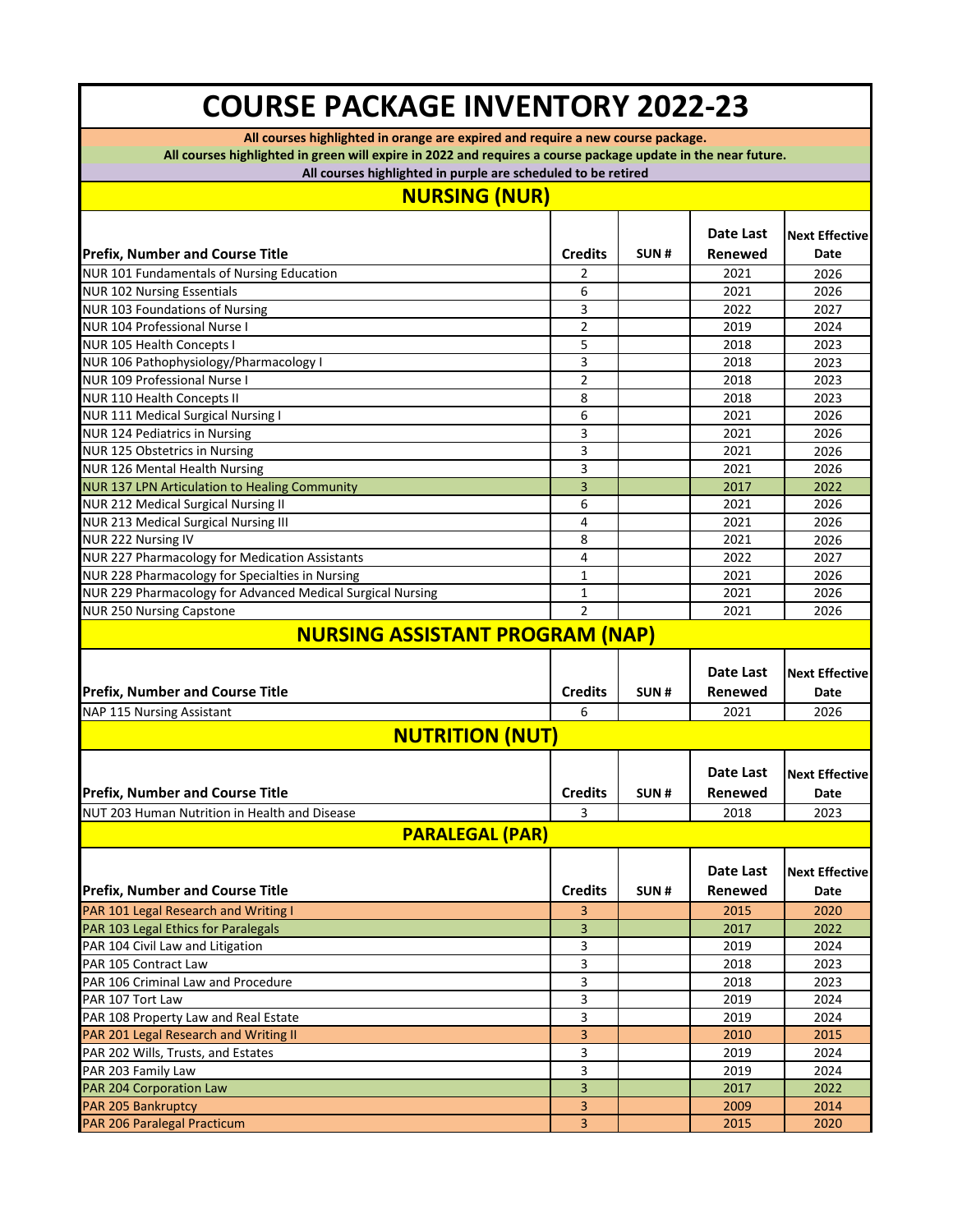| <b>PHILOSOPHY (PHI)</b>                                       |                |                |                  |                       |  |  |  |
|---------------------------------------------------------------|----------------|----------------|------------------|-----------------------|--|--|--|
|                                                               |                |                |                  |                       |  |  |  |
|                                                               |                |                | Date Last        | <b>Next Effective</b> |  |  |  |
| <b>Prefix, Number and Course Title</b>                        | <b>Credits</b> | SUN#           | Renewed          | Date                  |  |  |  |
| PHI 101 Introduction to Philosophy                            | 3              | <b>PHI1101</b> | 2017             | 2022                  |  |  |  |
| PHI 151 Ethics                                                | 3              | PHI1105        | 2017             | 2022                  |  |  |  |
| PHI 205 Comparative World Religions                           | 3              |                | 2019             | 2024                  |  |  |  |
| <b>PHYSICAL THERAPIST ASSISTANT (PTA)</b>                     |                |                |                  |                       |  |  |  |
|                                                               |                |                | Date Last        |                       |  |  |  |
|                                                               |                |                |                  | <b>Next Effective</b> |  |  |  |
| <b>Prefix, Number and Course Title</b>                        | <b>Credits</b> | SUN#           | Renewed          | Date                  |  |  |  |
| PTA 101 Survey of Physical Therapy                            | 3              |                | 2022             | 2027                  |  |  |  |
| PTA 103 Kinesiology                                           | 4              |                | 2020             | 2025                  |  |  |  |
| PTA 200 Patient Mobility Techniques                           | 4              |                | 2021             | 2026                  |  |  |  |
| PTA 202 Physical Therapy Modalities                           | 5              |                | 2019             | 2024                  |  |  |  |
| PTA 203 Clinical Pathology                                    | 3              |                | 2021             | 2026                  |  |  |  |
| PTA 205 Communication in Physical Therapy                     | 2              |                | 2021             | 2026                  |  |  |  |
| PTA 206 Clinical Practicum I                                  | 4              |                | 2021             | 2026                  |  |  |  |
| PTA 208 Rehabilitation of Special Populations                 | 5              |                | 2021             | 2026                  |  |  |  |
| PTA 210 Orthopedic Physical Therapy                           | 4              |                | 2021             | 2026                  |  |  |  |
| PTA 214 Electromodalities                                     | 3              |                | 2021             | 2026                  |  |  |  |
| PTA 215 Wound Care                                            | 1              |                | 2021             | 2026                  |  |  |  |
| PTA 217 Clinical Neurology                                    | 2              |                | 2021             | 2026                  |  |  |  |
| PTA 230 Physical Therapy Seminar                              | 3              |                | 2021             | 2026                  |  |  |  |
| PTA 280 Clinical Practicum II                                 | 6              |                | 2021             | 2026                  |  |  |  |
| PTA 290 Clinical Practicum III                                | 6              |                | 2021             | 2026                  |  |  |  |
| <b>PHYSICS (PHY)</b>                                          |                |                |                  |                       |  |  |  |
|                                                               |                |                |                  |                       |  |  |  |
|                                                               |                |                | Date Last        | <b>Next Effective</b> |  |  |  |
|                                                               |                |                |                  |                       |  |  |  |
|                                                               |                |                |                  |                       |  |  |  |
| <b>Prefix, Number and Course Title</b>                        | <b>Credits</b> | SUN#           | Renewed          | Date                  |  |  |  |
| PHY 107 Conceptual Physics                                    | 3              |                | 2022             | 2020                  |  |  |  |
| PHY 111 General Physics I                                     | 4              | PHY1111        | 2018             | 2023                  |  |  |  |
| PHY 112 General Physics II                                    | 4              | PHY1112        | 2018             | 2023                  |  |  |  |
| PHY 115 University Physics I                                  | 5              | PHY1121        | 2019             | 2024                  |  |  |  |
| PHY 116 University Physics II                                 | 5              | PHY1131        | 2022             | 2027                  |  |  |  |
| <b>POLITICAL SCIENCE (POS)</b>                                |                |                |                  |                       |  |  |  |
|                                                               |                |                |                  |                       |  |  |  |
|                                                               |                |                | <b>Date Last</b> | <b>Next Effective</b> |  |  |  |
| <b>Prefix, Number and Course Title</b>                        | <b>Credits</b> | SUN#           | Renewed          | Date                  |  |  |  |
| POS 100 Arizona Constitution and Government                   | 1              |                | 2018             | 2023                  |  |  |  |
| POS 120 American National Government                          | 3              | POS1110        | 2018             | 2023                  |  |  |  |
| POS 227 United States Constitution                            | $\mathbf{1}$   |                | 2019             | 2024                  |  |  |  |
| <b>PRECOLLEGE STUDIES (PCS)</b>                               |                |                |                  |                       |  |  |  |
|                                                               |                |                |                  |                       |  |  |  |
|                                                               |                |                | Date Last        | <b>Next Effective</b> |  |  |  |
| <b>Prefix, Number and Course Title</b>                        | <b>Credits</b> | SUN#           | Renewed          | Date                  |  |  |  |
| PCS 010 PCS Orientation                                       | 1              |                | 2021             | 2026                  |  |  |  |
| PCS 021 PCS - Introduction to Reading and Writing             | 4              |                | 2019             | 2024                  |  |  |  |
| PCS 023 PCS Math                                              | 3              |                | 2021             | 2026                  |  |  |  |
| PCS 033 GED Preparation                                       | 3              |                | 2021             | 2026                  |  |  |  |
| PCS 041 I-BEST Basic Skills Medical Assisting Applications I  | 4              |                | 2022             | 2027                  |  |  |  |
| PCS 042 I-BEST Basic Skills Medical Assisting Applications II | 4              |                | 2022             | 2027                  |  |  |  |
| PCS 061 I-BEST Basic Skills Welding Applications I            | 4              |                | 2022             | 2027                  |  |  |  |
| PCS 062 I-BEST Basic Skills Welding Applications II           | 4              |                | 2022             | 2027                  |  |  |  |
| PCS 071 I-BEST Basic Skills Welding Applications I            | 4              |                | 2022             | 2027                  |  |  |  |